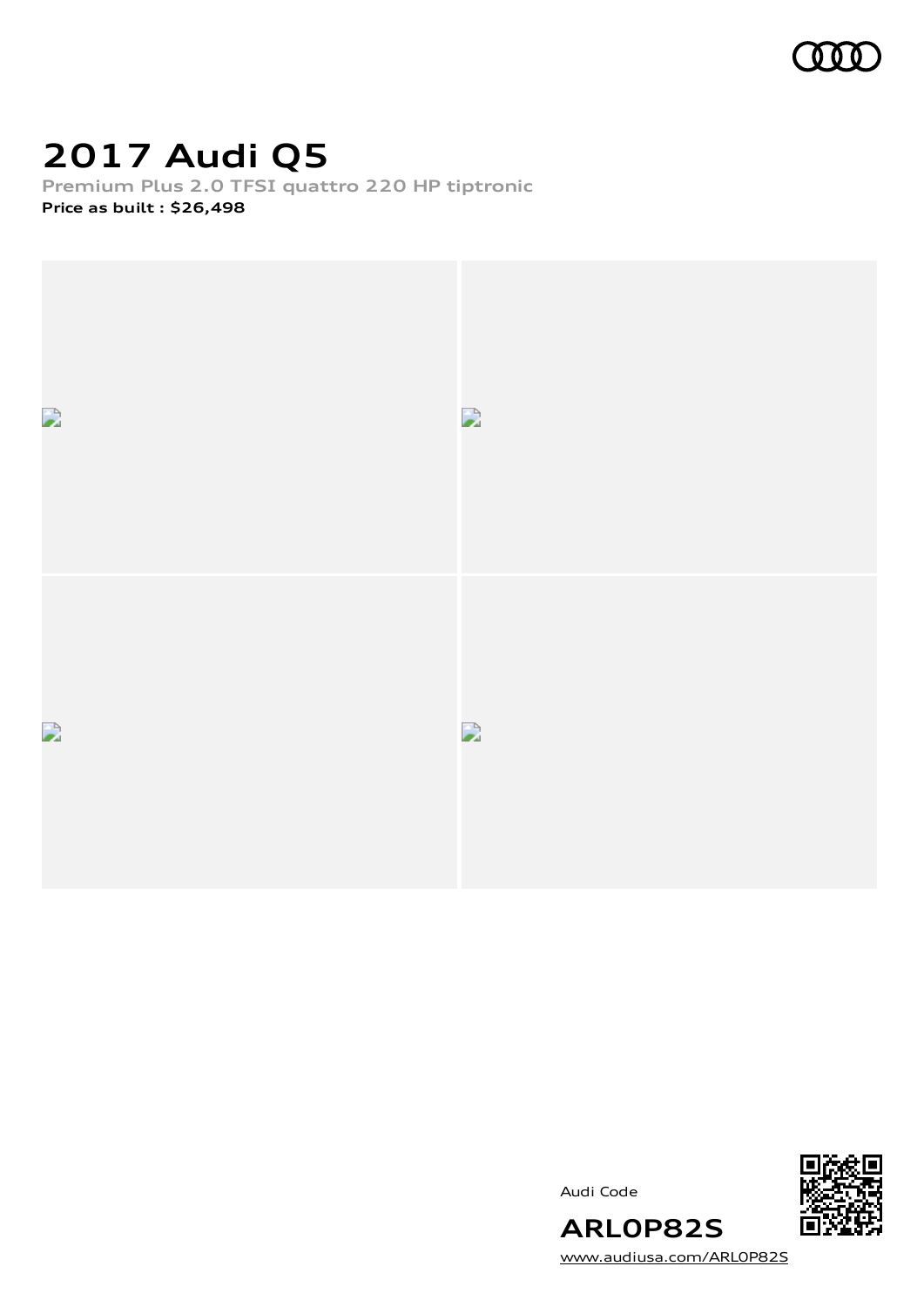### **Summary**

### **Audi 2017 Audi Q5** Premium Plus 2.0 TFSI quattro 220 HP tiptronic

**Price as buil[t](#page-10-0)** \$26,498

### **Exterior colour**

Glacier White metallic

### $\overline{\phantom{a}}$

### **Further Information**

|                 | N٥           |
|-----------------|--------------|
| Mileage         | 77,815 miles |
| Type of vehicle | Used car     |

**Warranty**

### **Interior colour**

Seats **pistachio** beige Dashboard truffle beige Carpet trufflebeige Headliner silk beige

### **Technical Specifications**

| Engine type                  | Four-cylinder                                 |
|------------------------------|-----------------------------------------------|
| stroke                       | Displacement/Bore and 1,984/82.5 x 92.8 cc/mm |
| Torque                       | 258 @ 1,500 lb-ft@rpm                         |
| Top track speed              | 130 mph mph                                   |
| Acceleration (0 - 60<br>mph) | 7.0 sec. seconds                              |
| Recommended fuel             | Premium                                       |

#### **Audi Code** ARL0P82S

**Your configuration on www.audiusa.com** [www.audiusa.com/ARL0P82S](https://www.audiusa.com/ARL0P82S)

**Commission number** 8dcfed200a0e09b05160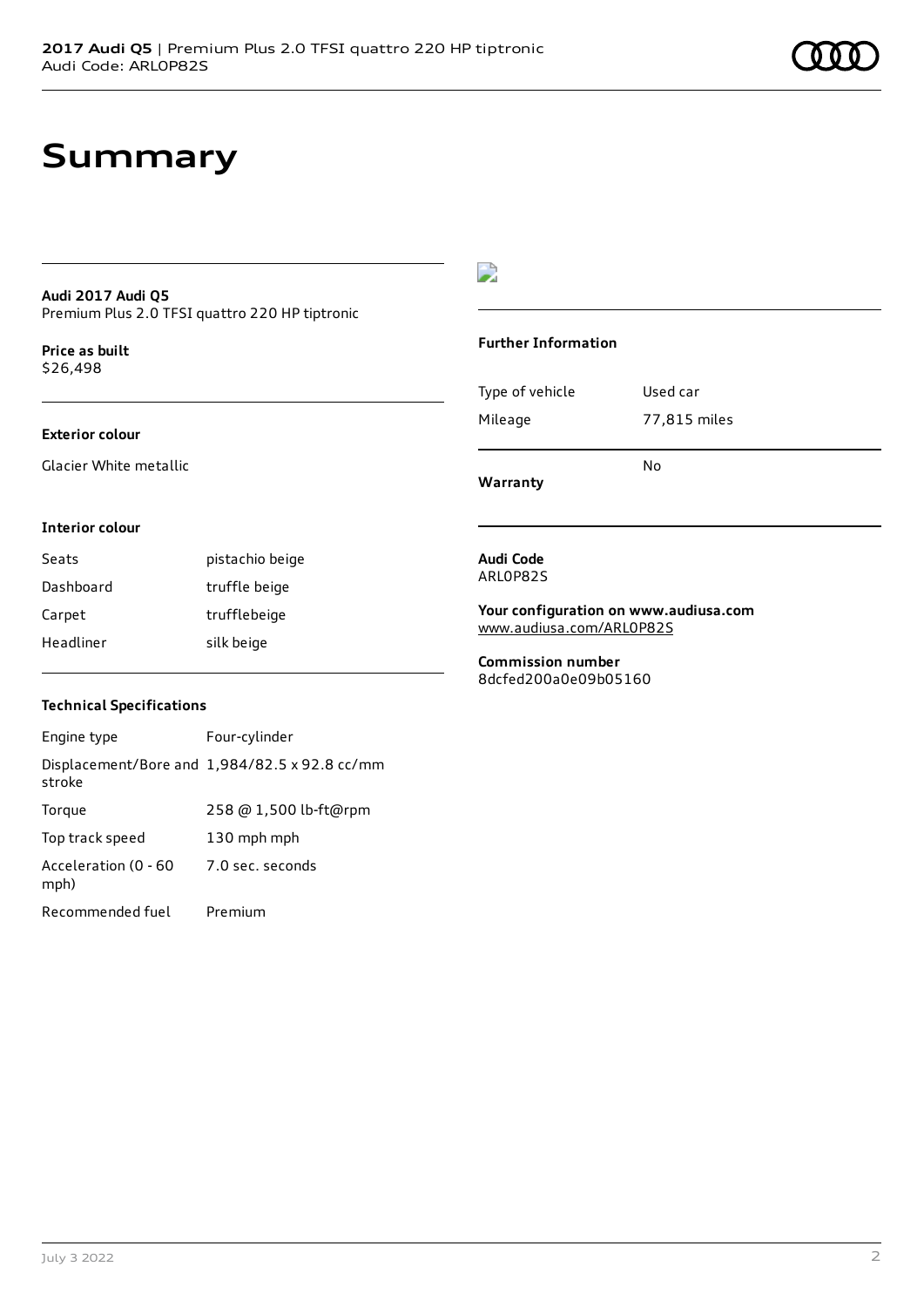# **Equipment**

Glacier White metallic

Audi advanced key - keyless start, stop and entry

Power–folding, power–adjustable, auto–dimming, heated side mirrors with memory

19" 235/55 all-season tires

Reinforced bumpers

Alloy wheels 8J x 19

Technology package

Aluminum door sils

Auto-dimming interior mirror with compass

Heated front seats





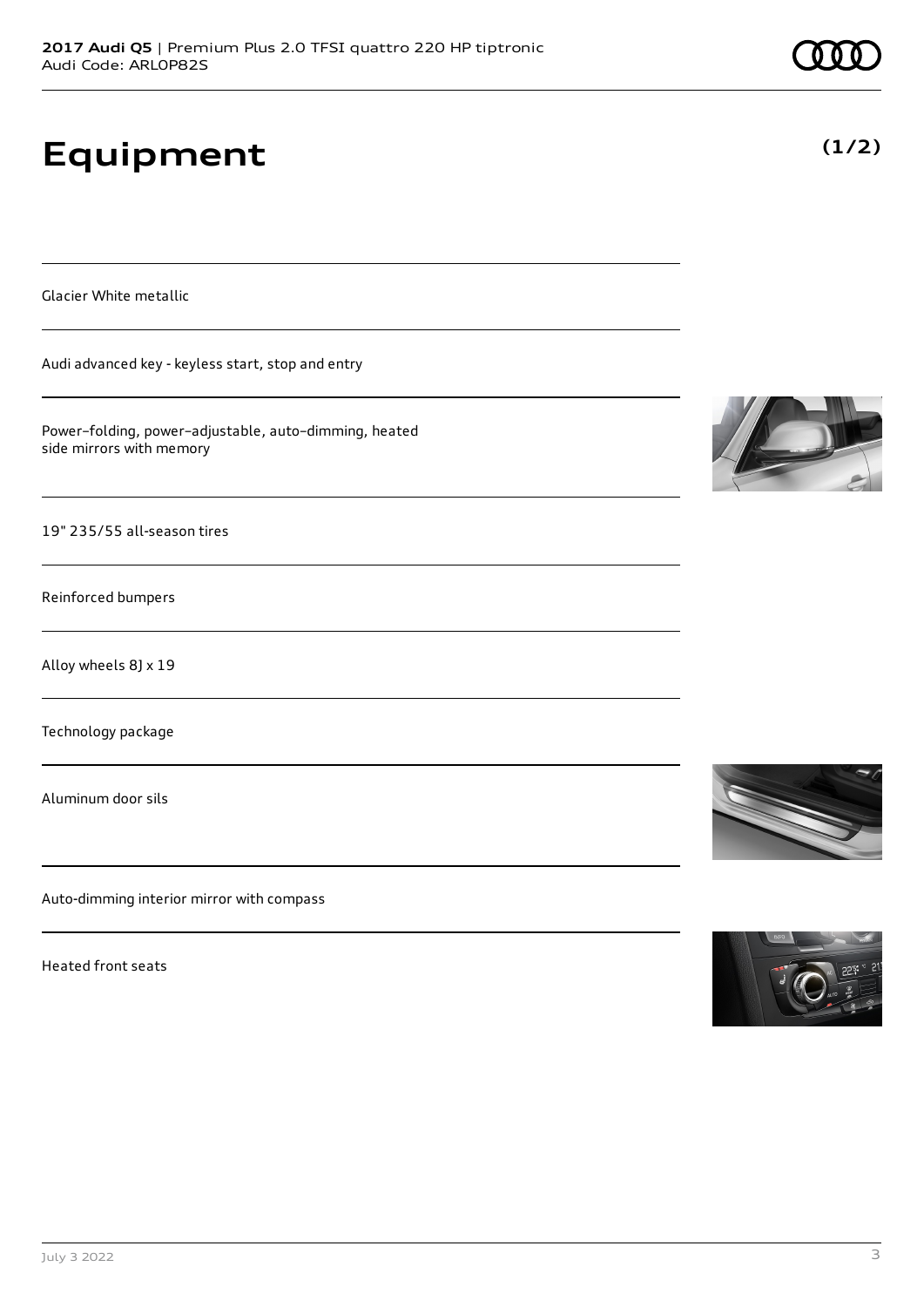# **Equipment**

DVD Player

Bang & Olufsen® sound system

Color driver information system

HD Radio™ Technology

Voice control

Audi side assist

BLUETOOTH® wireless technology preparation for mobile phone







**(2/2)**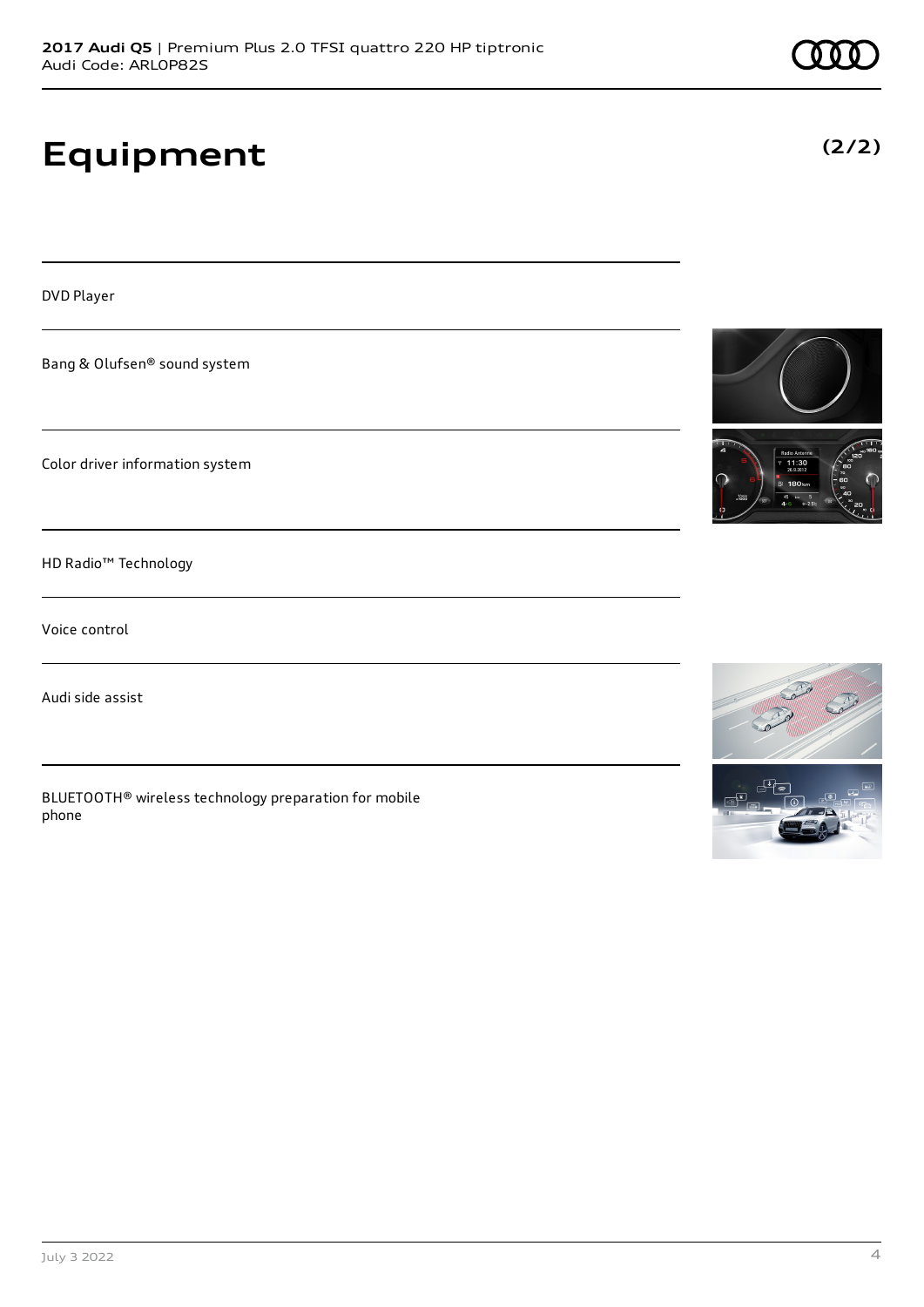### **Standard features**

### **Safety and Security**

| 4UB  | Driver and front-passenger advanced airbags                                       |
|------|-----------------------------------------------------------------------------------|
| 1 AT | Electronic stabilisation control (ESC)                                            |
| UH1  | Electromechanical parking brake                                                   |
| 8T1  | Cruise control with coast, resume and<br>accelerate features                      |
| VC2  | Garage door opener (HomeLink®)                                                    |
| QZ7  | Electromechanical power steering                                                  |
| 7K6  | Tire-pressure monitoring system                                                   |
| 4X3  | Head/thorax side airbags                                                          |
| 8N6  | Light / rain sensor                                                               |
| 3B7  | ISOFIX child seat mounting and Top Tether<br>anchorage point for outer rear seats |

### **Exterior**

| 1D <sub>8</sub> | Provision for towing bracket |
|-----------------|------------------------------|
| 1S1             | Car jack                     |
| 1BA             | Dynamic suspension           |
| <b>3S1</b>      | Aluminum roof rails          |
| 511             | Rear roof spoiler            |
| 8EH             | Xenon plus headlights        |
| 8Q3             | Automatic headlight leveling |
| 8SL             | LED taillights               |
| 4KF             | Privacy glass                |
| 4ZB             | High-gloss package           |

### **Interior**

| 3FU        | Panoramic sunroof                                                                    |
|------------|--------------------------------------------------------------------------------------|
| 6N)        | Light cloth headliner                                                                |
| 9AQ        | Three-zone automatic climate control                                                 |
| QQ1        | Illumination for interior door handles, air<br>vent controls, front footwells        |
| 2Z0        | Leather-covered multifunction steering<br>wheel, 4-spoke                             |
| 6F3        | Front center armrest                                                                 |
| 7F9        | Leather gearshift knob                                                               |
| 4E9        | Power trunk open/close and hands-free<br>release                                     |
| 5XF        | Dual front sun visors with lighted vanity<br>mirrors                                 |
| <b>5KA</b> | Sliding 40/20/40 split folding rear seat with<br>pass-through and adjustable recline |
| 7HA        | Cloth interior on doors                                                              |
| N1F        | Leather seating surfaces                                                             |
| 5MG        | Dark Brown Walnut Wood inlays                                                        |
|            |                                                                                      |

#### **Infotainment and Driver Assistance**

UF7 Audi music interface

### **Interior**

QE1 Storage nets in backs of front seats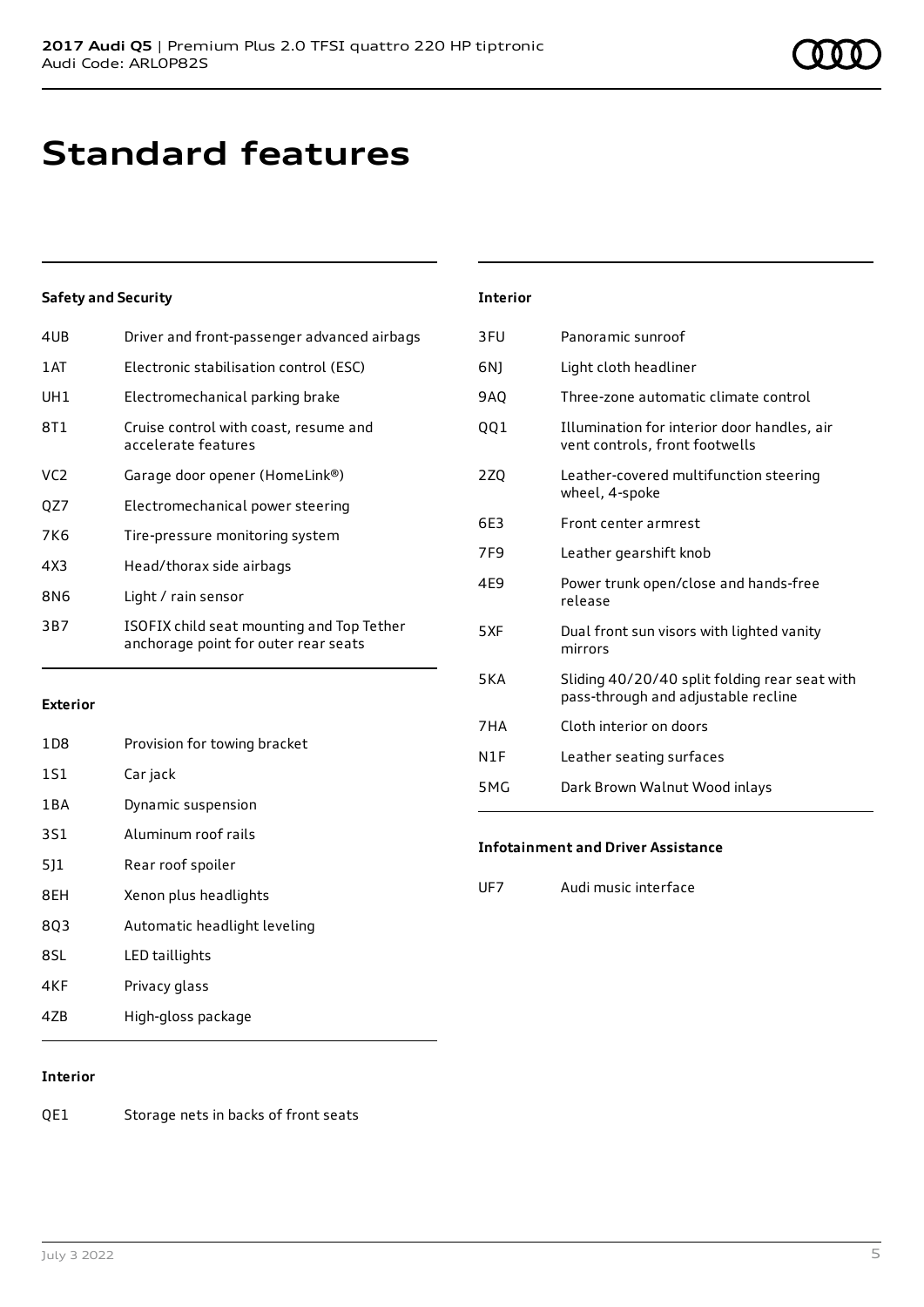## **Dealer remarks**

- Technology Package
- Premium Plus Package
- Offroad Style Package
- Glacier White Metallic
- Sun/Moonroof
- Leather Seats
- Audi Guard Protection Kit
- Audi Cargo Box
- Keyless Start
- Bluetooth Connection
- Audi First Aid Kit
- Rear Spoiler
- All Wheel Drive
- Pistachio Beige; Leather Seating Surfaces
- Technology Package Credit

This vehicle includes a Money-Back Guarantee\* and passed our precise inspection process. Best of all the price you see is the price you pay. No haggling. No back and forth. No pressure. And this price is so good it is guaranteed. \*Money-Back Guarantee is valid for 5 days or 250 miles, whichever comes first. Subject to certain terms and conditions. See store for details. Some restrictions apply.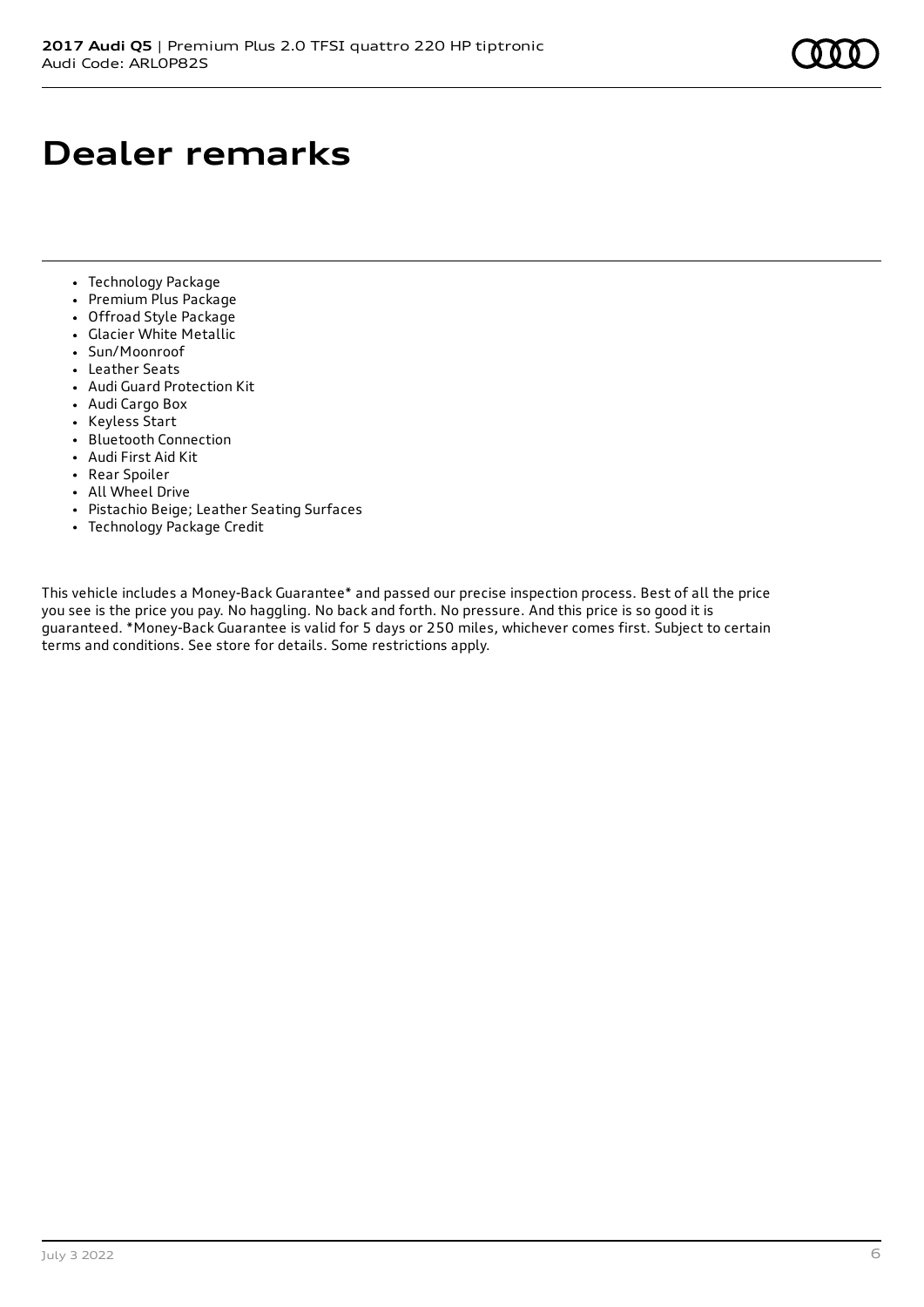### **Technical Specifications**

### **Engineering | Performance**

| Engine type                                     | Four-cylinder                                 |
|-------------------------------------------------|-----------------------------------------------|
| Acceleration (0 - 60 - 7.0 sec. seconds<br>mph) |                                               |
| Engine block                                    | Cast-iron                                     |
| Induction/fuel injection Turbocharged/TFSI®     |                                               |
| Cylinder head                                   | Aluminum-alloy                                |
| Horsepower                                      | 220 @ 4,450 - 6,000 @ rpm                     |
| stroke                                          | Displacement/Bore and 1,984/82.5 x 92.8 cc/mm |
| Top track speed                                 | 130 mph mph                                   |
| Torque                                          | 258 @ 1,500 lb-ft@rpm                         |
| Valvetrain                                      | 16-valve DOHC                                 |
|                                                 |                                               |

### **Electrical system**

| Alternator | 14 Volts - 150 A |
|------------|------------------|
| Battery    | 12 Volts - 80Ah  |

### **Transmission | Drivetrain**

| Gear ratios: 8th         | 0.667:1                                                                                        |
|--------------------------|------------------------------------------------------------------------------------------------|
| Gear ratios: 6th         | 1.000:1                                                                                        |
| Gear ratios: 7th         | 0.839:1                                                                                        |
| Gear ratios: Reverse     | 3.317:1                                                                                        |
| Drivetrain type          | Automatic                                                                                      |
| Gear ratios: Final Drive | 3.760:1                                                                                        |
| Gear ratios: 4th         | 1.667:1                                                                                        |
| Transmission             | Eight-speed Tiptronic <sup>®</sup> automatic<br>transmission with quattro® all-<br>wheel-drive |
| Gear ratios: 5th         | 1.285:1                                                                                        |
| Gear ratios: 2nd         | 3.143:1                                                                                        |
| Gear ratios: 3rd         | 2.106:1                                                                                        |
|                          |                                                                                                |

#### **Steering**

| Steering type                             | Electromechanical power steering<br>system |
|-------------------------------------------|--------------------------------------------|
| Turning diameter, curb-38.1 ft<br>to-curb |                                            |
| Steering ratio                            | 15.9:1                                     |

### **Suspension**

| Front axle | Five-link suspension with stabilizer<br>bar |
|------------|---------------------------------------------|
| Rear axle  | Trapezoidal-link rear suspension            |

### **(1/2)**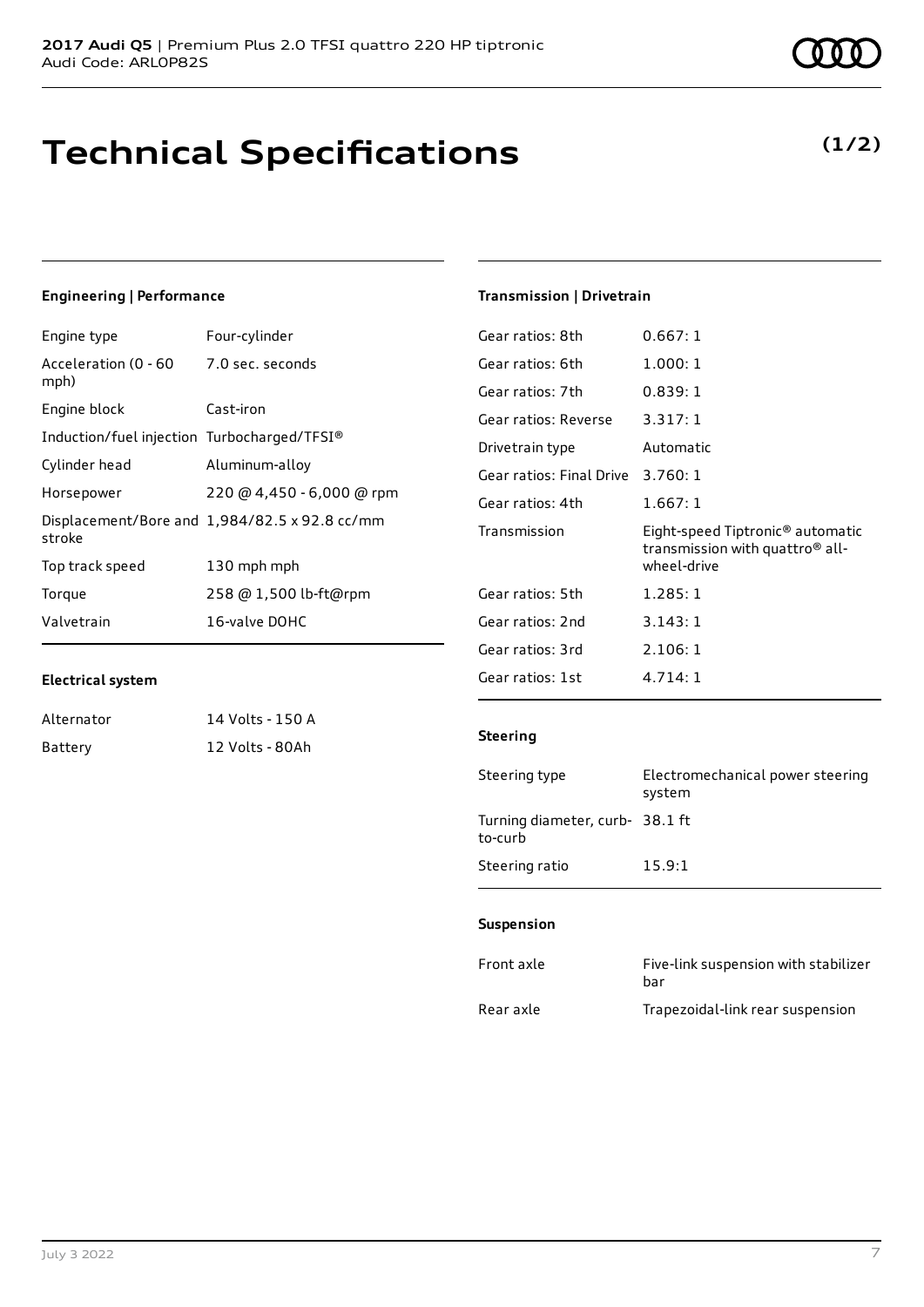### **Technical Specifications**

### **Brakes**

| Front brakes  | 12.6 (ventilated disc) in |
|---------------|---------------------------|
| Rear brakes   | 11.8 (ventilated disc) in |
| Parking brake | Electromechanical         |

### **Warranty | Maintenance**

| Warranty    | 4-year/50,000 mile new vehicle<br>limited warranty                                        |
|-------------|-------------------------------------------------------------------------------------------|
| Maintenance | 12-month/10,000-mile (whichever<br>occurs first) NO CHARGE first<br>scheduled maintenance |

### **Interior measurements**

| Seating capacity                          | 5                       |
|-------------------------------------------|-------------------------|
| Shoulder room, rear                       | 56.4 in                 |
| Head room with front<br>sunroof           | 39.4 in                 |
| Leg room, rear                            | 37.4 in                 |
| Shoulder room, front                      | 57.7 in                 |
| Head room with rear<br>sunroof            | 39.0 in                 |
| Leg room, front                           | 41.0 in                 |
| Cargo volume, rear<br>seatbacks up/folded | 29.1, 57.3 cu ft, cu ft |

#### **Exterior Measurements**

| Height                           | 65.2 in  |
|----------------------------------|----------|
| Overall width without<br>mirrors | 74.7 in  |
| Length                           | 182.6 in |
| Wheelbase                        | 110.5 in |
| Drag coefficient                 | 0.33 Cw  |
| Overall width with<br>mirrors    | 82.2 in  |
| Track rear                       | 63.5 in  |
| Track front                      | 63.7 in  |
| Curb weight                      | 4,090 lb |
| Ground clearance,<br>loaded      | 7.9 in   |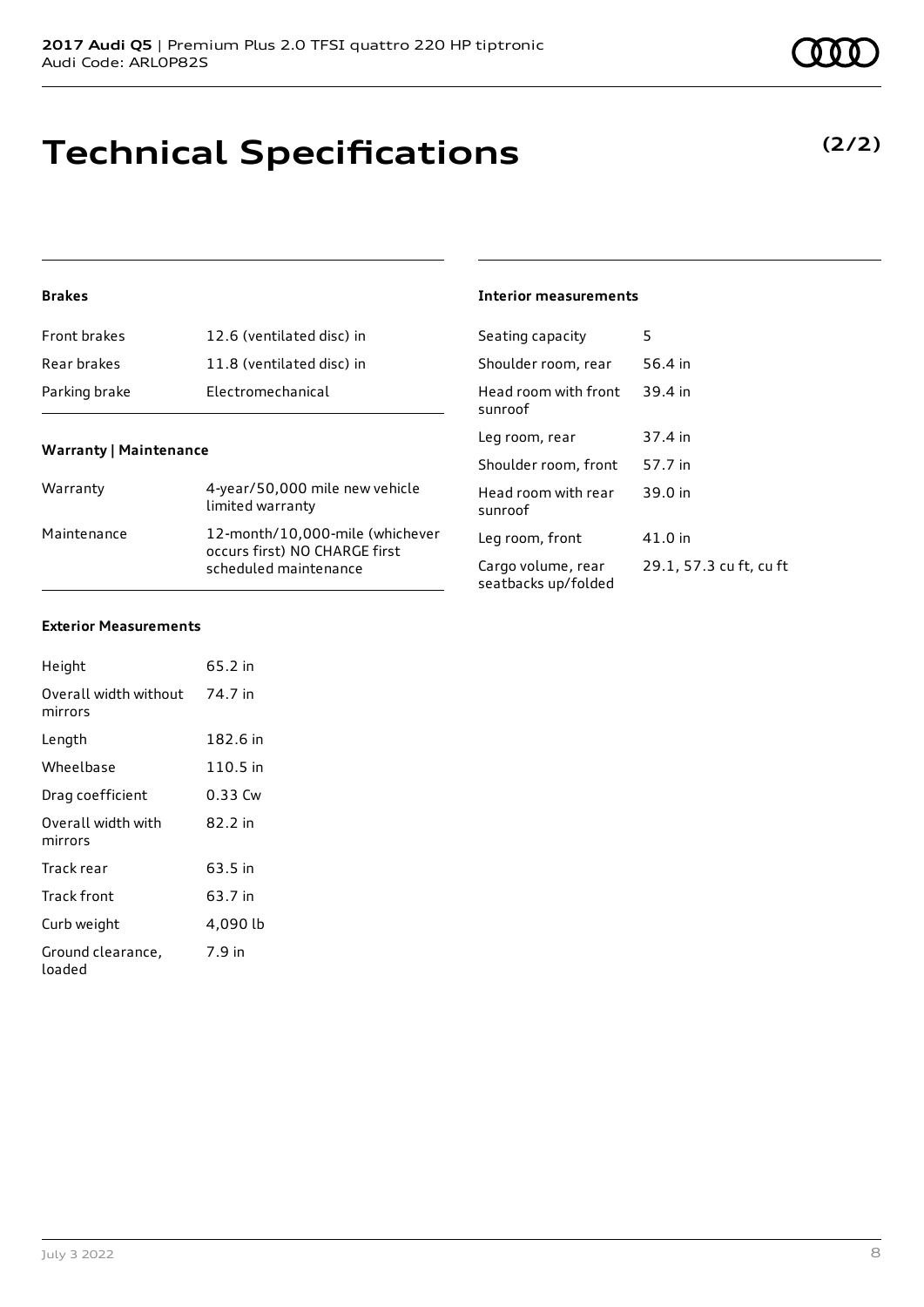

### **Consumption- and emission**

### **Consumption by NEDC**

| urban       | 20 mpg |
|-------------|--------|
| extra-urban | 27 mpg |
| combined    | 22 mpg |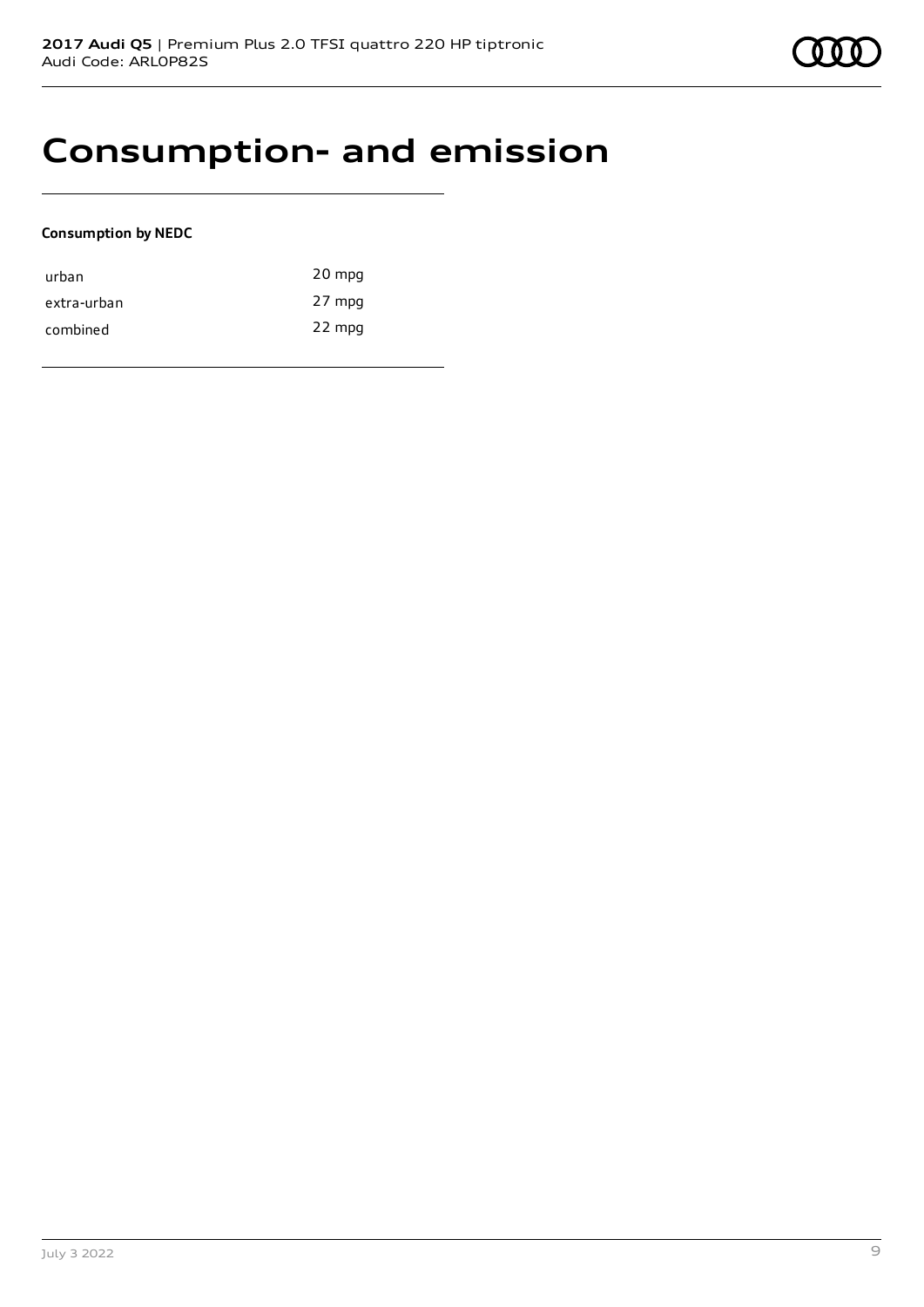### **Contact**

Dealer **Audi Bellevue**

1533 120th Ave Ne 98005 Bellevue WA

Phone: 4252497388 FAX: 4259904475

www: [https://www.audibellevue.com](https://www.audibellevue.com/)